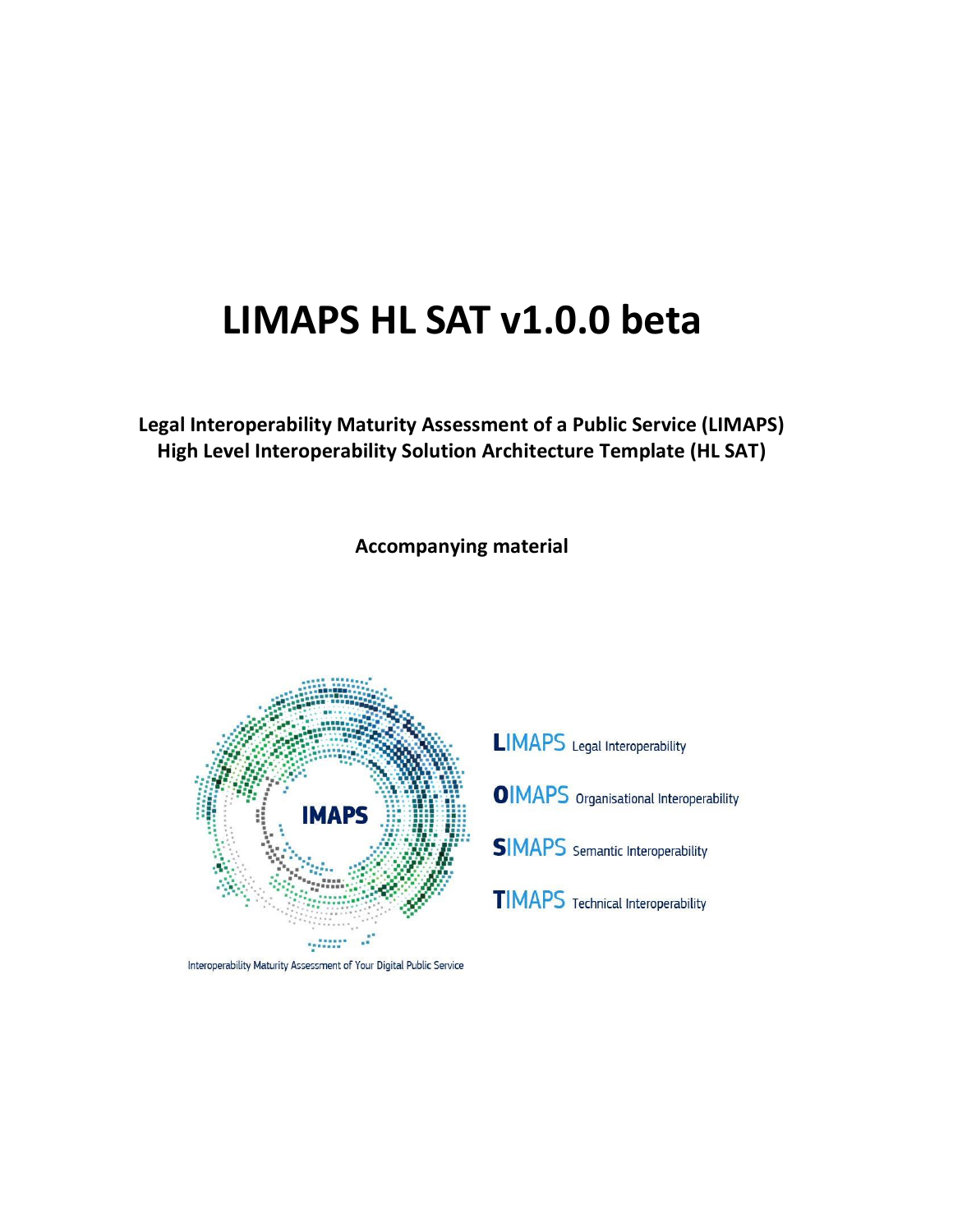# **Change Control**

| <b>Modification</b> | <b>Details</b> |
|---------------------|----------------|
|                     | Version 1.0.0  |
|                     |                |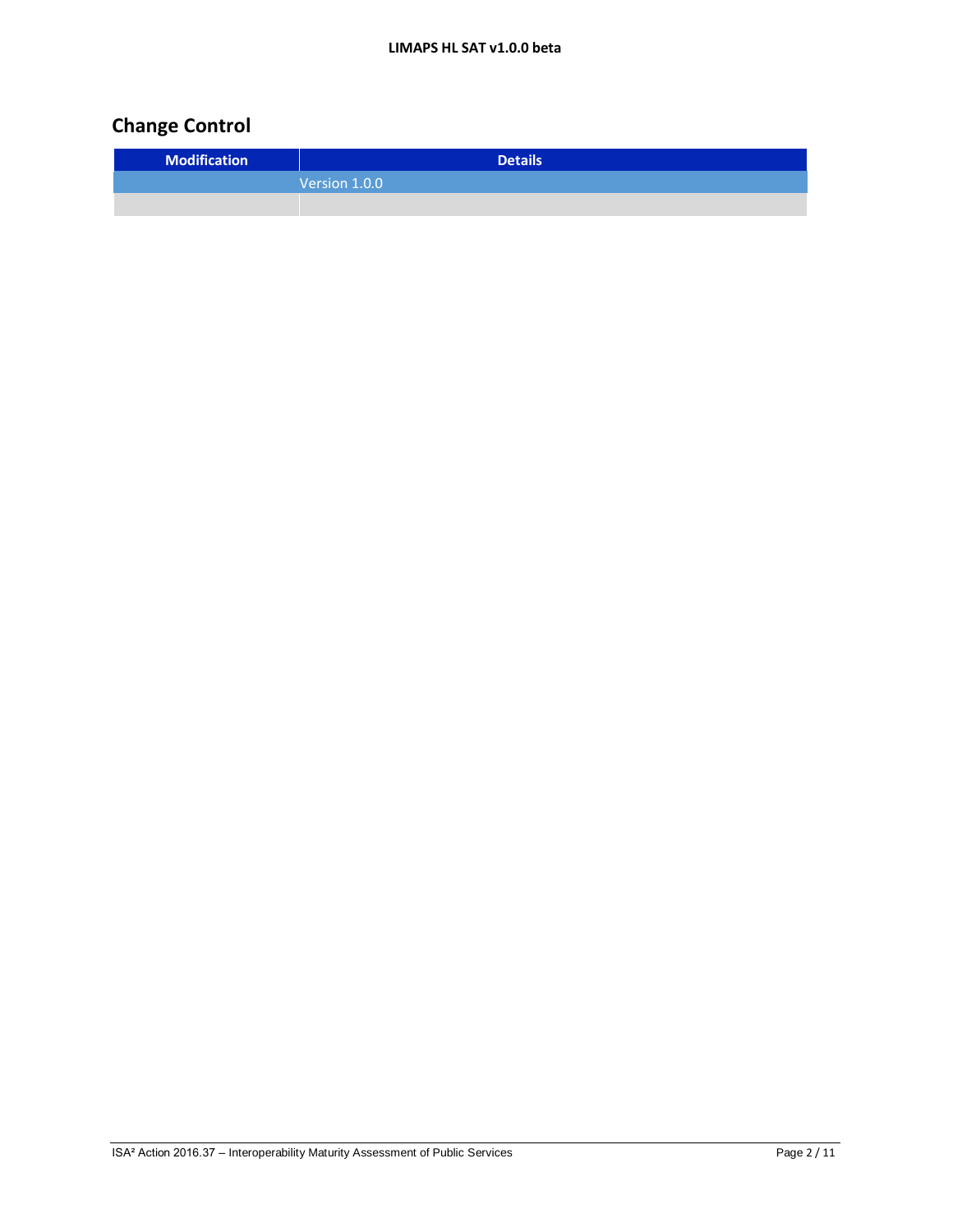# **Disclaimer**

ArchiMate® and TOGAF® are registered trademarks of The Open Group. ArchiMate® and TOGAF® are copyright of The Open Group. All rights reserved. Archi® is a registered trademark of Phillip Beauvoir.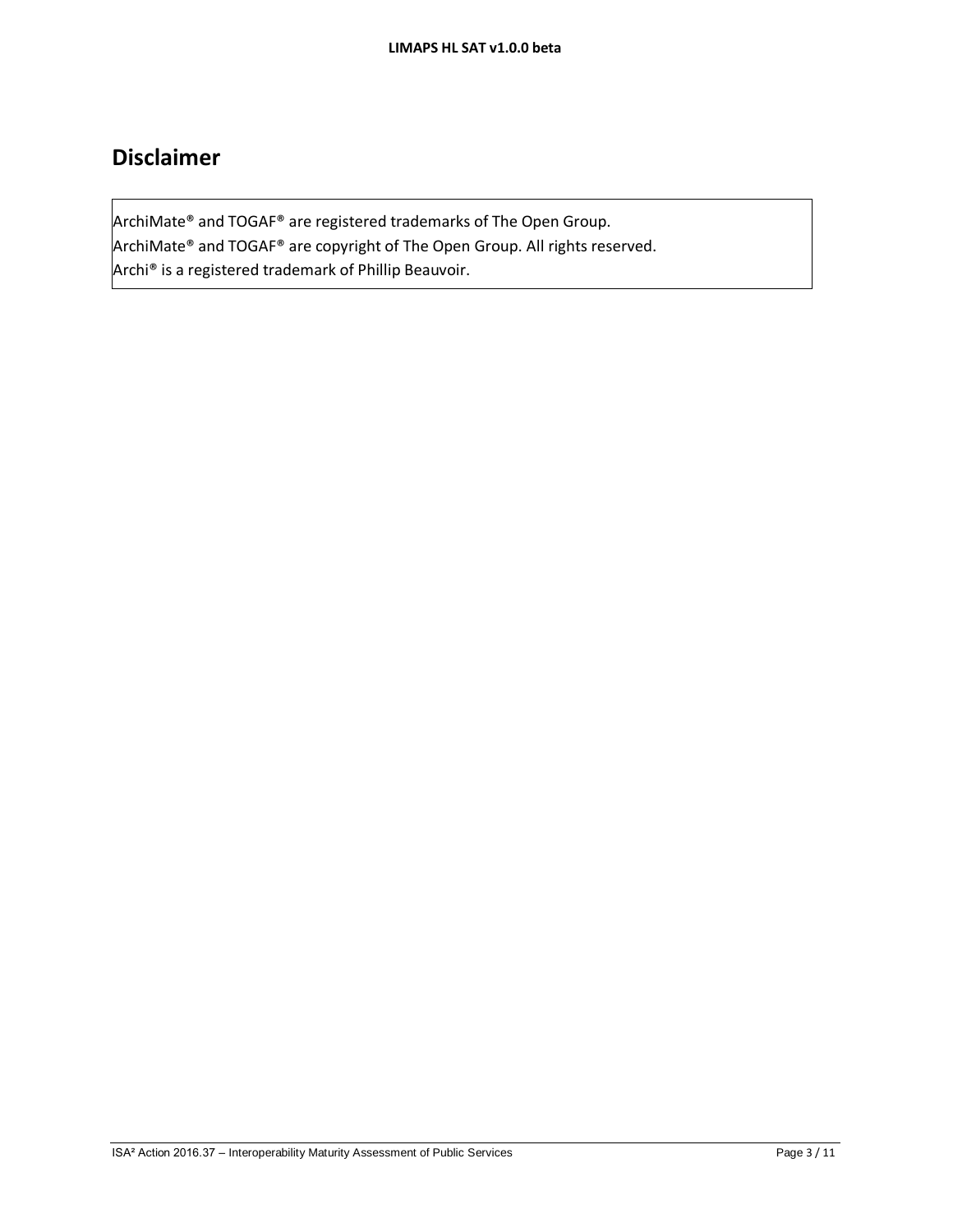# **TABLE OF CONTENTS**

| $\mathbf{1}$   |                  |                                                                                              |  |  |  |
|----------------|------------------|----------------------------------------------------------------------------------------------|--|--|--|
|                | 1.1              |                                                                                              |  |  |  |
|                | 1.2              |                                                                                              |  |  |  |
| $\overline{2}$ |                  |                                                                                              |  |  |  |
|                | 2.1              |                                                                                              |  |  |  |
|                | 2.2              |                                                                                              |  |  |  |
|                | 2.3              | WHAT IS A HIGH LEVEL INTEROPERABILITY REQUIREMENTS SOLUTION ARCHITECTURE TEMPLATE (HL SAT) 7 |  |  |  |
|                | 2.4              |                                                                                              |  |  |  |
| 3              |                  |                                                                                              |  |  |  |
|                | 3.1              |                                                                                              |  |  |  |
|                | 3.2              |                                                                                              |  |  |  |
|                | 3.2.1            |                                                                                              |  |  |  |
| 3.2.2          |                  |                                                                                              |  |  |  |
|                | 3.3 <sub>2</sub> |                                                                                              |  |  |  |
|                | 3.4              |                                                                                              |  |  |  |
|                | 3.5              |                                                                                              |  |  |  |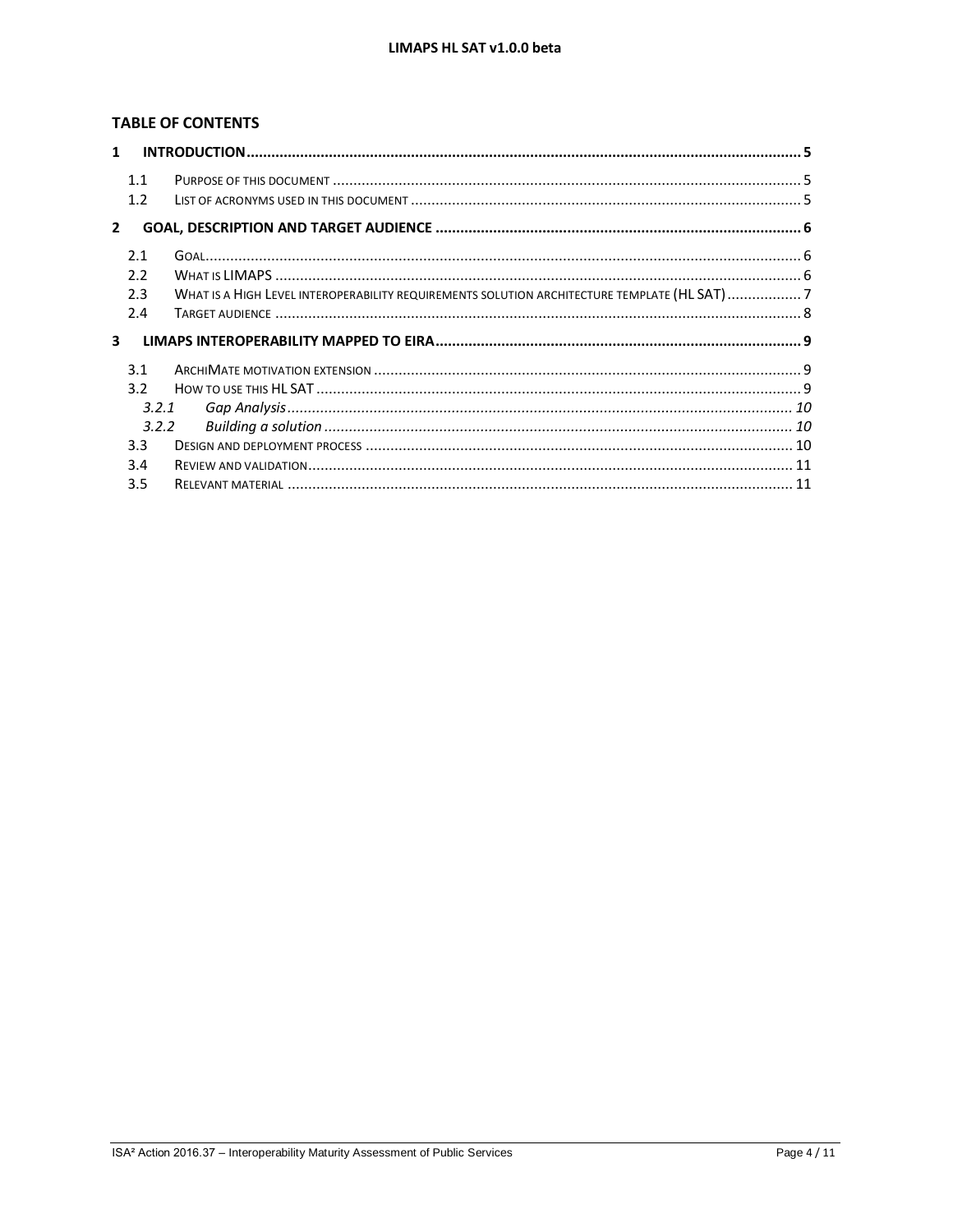# **1 INTRODUCTION**

This document contains the description for a High Level Solution Architecture Template (HL SAT) for Legal Interoperability Maturity Assessment of Public Services (LIMAPS).

This HL SAT is based on EIRA v4.0.0.

The ArchiMate source are embedded in this document in the "Archi format" as well as in "The Open Group ArchiMate Model Exchange File Format".



LIMAPS HL SAT v1.0.0 beta.xml

### **1.1 Purpose of this document**

Enterprise and Solution architects can use this document to design solution architectures in the domain of Legal Interoperability.

### **1.2 List of acronyms used in this document**

| <b>Acronym</b> | <b>Description</b>                                                      |
|----------------|-------------------------------------------------------------------------|
| ABB            | <b>Architectural Building Block</b>                                     |
| CarTool        | Cartography Tool                                                        |
| EC.            | <b>European Commission</b>                                              |
| EIF.           | European Interoperability Framework                                     |
| EIRA ® (EIRA)  | European Interoperability Reference Architecture                        |
| EU             | <b>European Union</b>                                                   |
| <b>IMAPS</b>   | Interoperability Maturity Assessment of a Public Service                |
| <b>LIMAPS</b>  | Legal Interoperability Maturity Assessment of a Public Service          |
| <b>HL SAT</b>  | High-Level Interoperability Requirements Solution Architecture Template |

#### **Table 1: Acronyms in this document**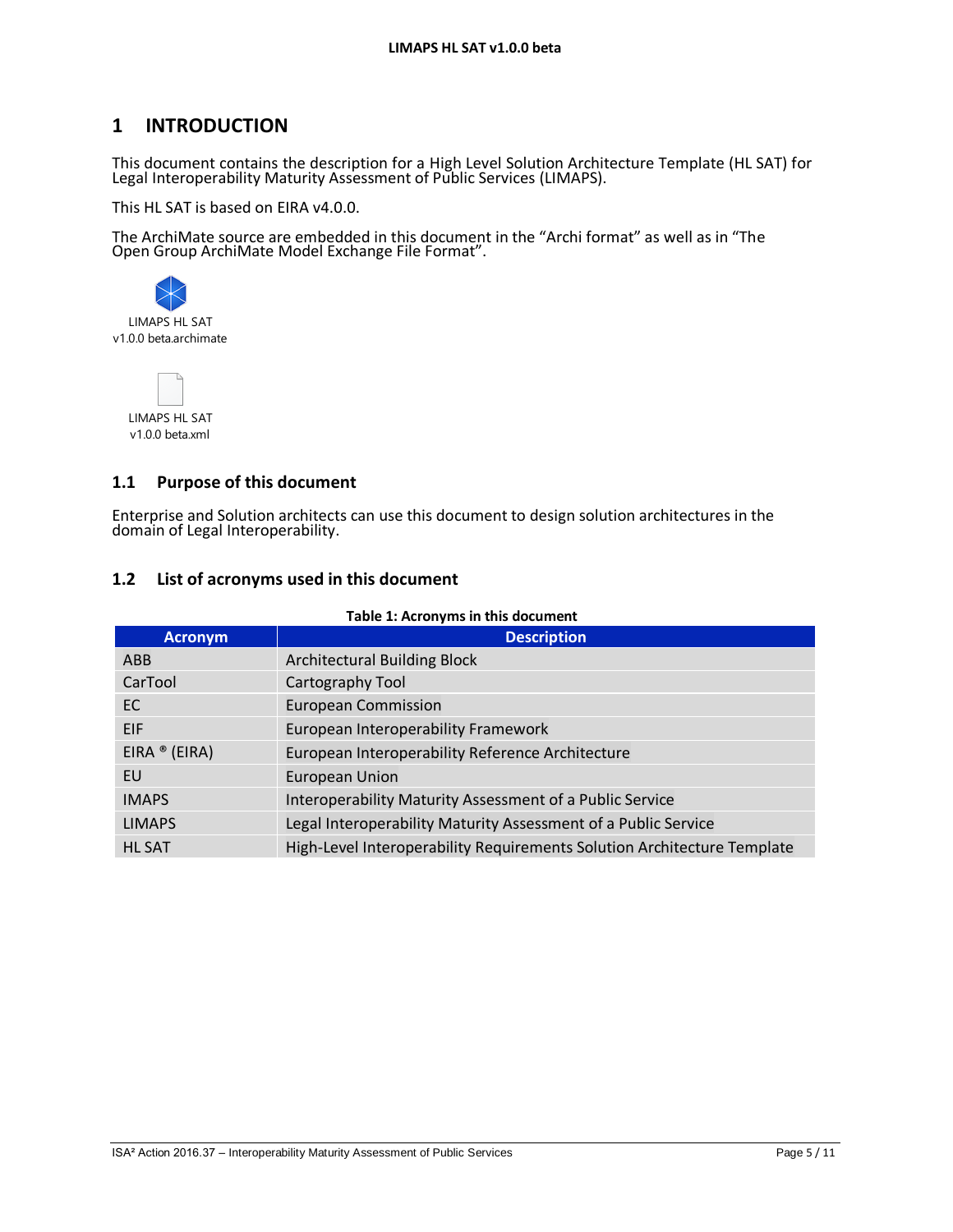# **2 GOAL, DESCRIPTION AND TARGET AUDIENCE**

This chapter gives the goals and a description on LIMAPS and indicates the target audience and their potential use of this High-Level Interoperability Requirements Solution Architecture Template (HL SAT).

### **2.1 Goal**

The purpose of this HL SAT is to provide guidance by defining a minimal, legal behavioral interoperability architecture to implement the legal specialisation of IMAPS, the LIMAPS. The LIMAPS HL SAT should allow businesses and public administrations to have a common understanding of the most salient building blocks from the perspective of legal interoperability.

### **2.2 What is LIMAPS**

LIMAPS inception initiated from the fact that the IMAPS model is not granular enough to assess how the service delivery model of digital public services and the legal aspects of the organisations that they belong to, affect the behavioral aspects of their interaction with their end-users (citizens, businesses, administrations) or other client services.

Therefore, LIMAPS inception applies to the assessment of the behavioral aspects of a digital public service, via an approach similar to this of IMAPS, but from the legal behavioral interoperability viewpoint.

**Legal interoperability** focuses on the legal provisions that regulate the collaboration among different public administrations that operate under different legal mandates, as well as on limitations of data, information, knowledge share and reuse, and also, to legal behavioral interoperability enablers and manifestations that resolve legal incompatibilities and facilitate the interaction of the digital public services with its end users and other client services.



The figure below illustrates the IMAPS and LIMAPS approaches and shows how their scopes differentiate:

**Figure 2: IMAPS vs LIMAPS level of assessment**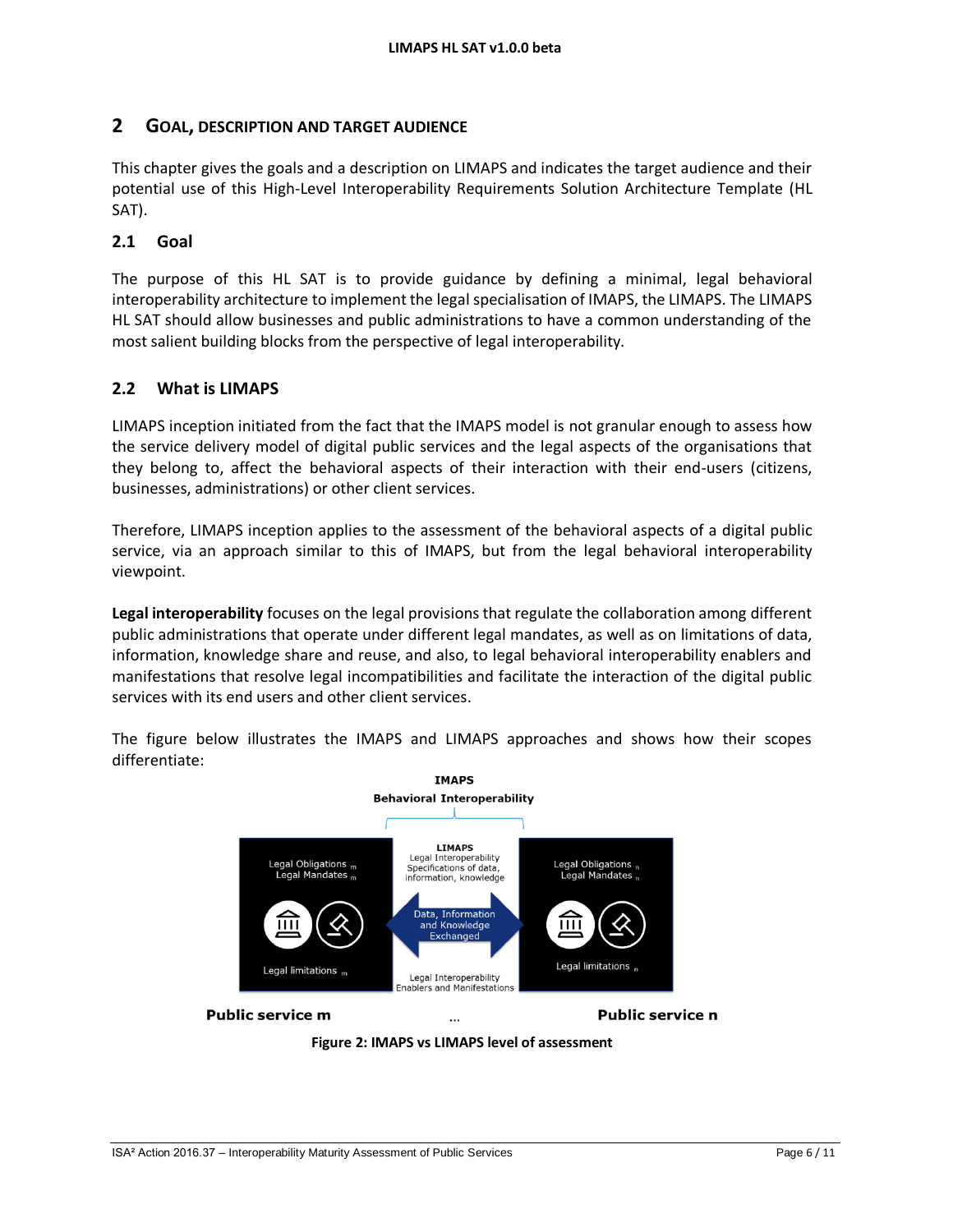LIMAPS assesses the behavioral aspects of a digital public service by limiting its focus on:

- the legal behavioral interoperability specifications of data, information and knowledge delivered and consumed by the public service and its end-users or other client services;
- the legal behavioral interoperability capabilities that enable either the delivery and consumption of data, information and knowledge by the digital public service and its end users or other client services or ii) the discoverability of the public service or other client services;
- the legal behavioral interoperability manifestations of the public service delivering and consuming data, information and knowledge (manifestations can be performance, results, user experience).

# **2.3 What is a High Level interoperability requirements solution architecture template (HL SAT)**

A Solution Architecture Template (SAT) is a specification extending the EIRA providing support to solution architects in a specific solution domain. A SAT contains a motivation (principles, requirements), a goal and a description of the supported functionalities, a sub-set of the EIRA core Architecture Building Blocks (ABBs) covering the four views, a set of specific ABBs extending EIRA's views enabling specific functionalities to be provided by implementations derived from the SAT and the interoperability specifications of selected ABBs and a narrative for each EIRA view.

In EIRA, a High-level (HL) requirement is a statement of a need that must be realized by a solution. This statement is a description of a to-be implemented functional aspect. They do not include any reference to technology specifics like standards. An interoperability requirement is defined as a statement of an interoperable need that must be realized by a system. In EIRA, this statement is a High-level description of a to-be implemented interoperability aspect. An interoperability requirement adds granularity to an interoperability aspect.

LIMAPS v1.0.0 HL SAT beta models the EIRA legal view and in particular, the most salient **behavioral ABBs** that should be considered in order to support the legal behavioral interoperability of information exchanges between administrations, businesses and citizens. The EIRA legal behavioral ABBs are source for the identification and documentation of the legak behavioral interoperability requirements for LIMAPS (Legal Interoperability Maturity Assessment of a Public Service).

The benefits of this HL SAT are the following:

- Provides architects with a common approach to cope with a specific interoperability challenge. It also places the focus on the key-points you need to consider.
- An architect can create a solution architecture by mapping existing Solution Building Blocks (SBBs) to an SAT, based on the interoperability specifications that are provided. This is done by providing SBBs for the ABBs identified in the SAT.
- When an architect creates a SAT, he/she can define the interoperability specifications for the SAT's ABBs and moreover recommend specific SBBs which produces faster and more interoperable results.
- A SAT can be created within and across the different views of the EIRA. A SAT can then support architects specialised in different interoperability levels.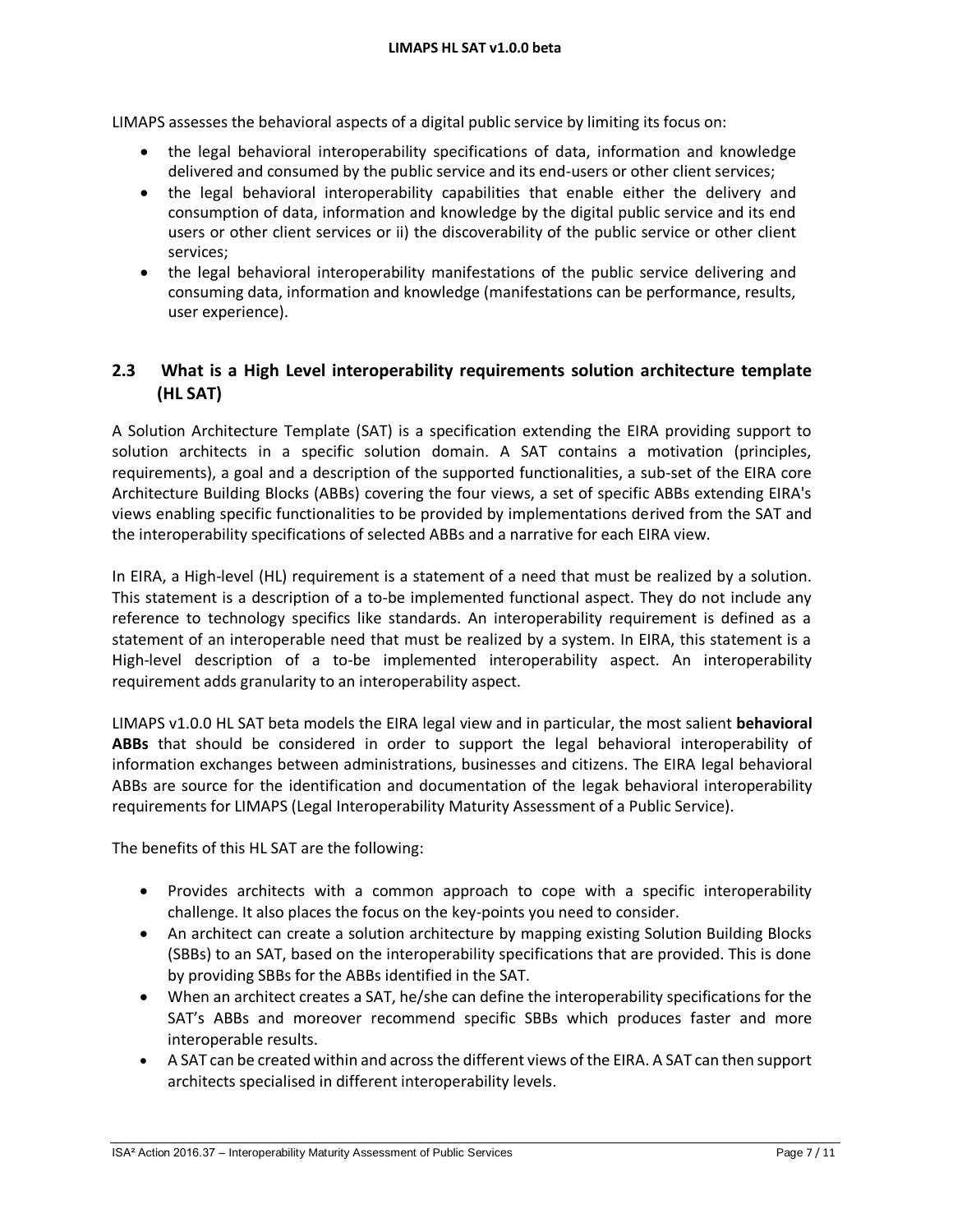# **2.4 Target audience**

This document has the following target audience:

| <b>Table 2: Target audience</b>        |                                                                                                                                                          |  |  |
|----------------------------------------|----------------------------------------------------------------------------------------------------------------------------------------------------------|--|--|
| <b>Audience</b>                        | <b>Description</b>                                                                                                                                       |  |  |
| IT System Architects<br>and Developers | IT system architects and developers involved in the design and<br>development of an interoperable IT architecture supporting a digital public<br>service |  |  |
| Policy makers                          | Policy makers to make informed refinements in the next policy cycle<br>(evidence-aware policy making).                                                   |  |  |
| Public service owners                  | Public service owners to improve the overall legal interoperability and<br>conformance of their digital public services.                                 |  |  |
| <b>Decision makers</b>                 | Decision makers that need to make informed decisions for the strategical<br>priorities of each Public Administration and beyond                          |  |  |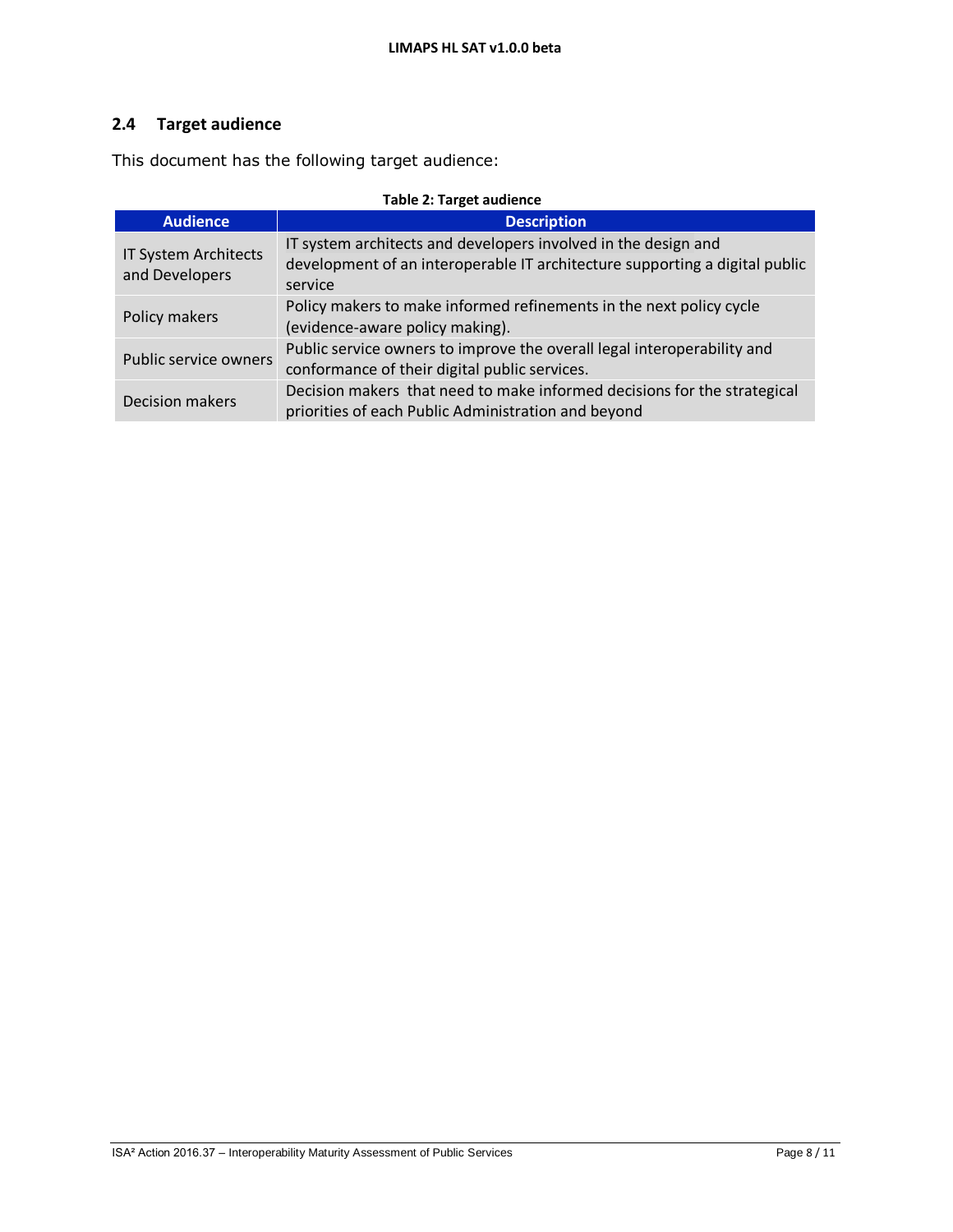### **3 LIMAPS INTEROPERABILITY MAPPED TO EIRA**

This chapter contains for the legal EIRA view the corresponding ArchiMate model and narrative. Next to the SAT's EIRA architecture building blocks, the ArchiMate model includes, where applicable, the related specifications, principles and requirements.

In addition, this chapter describes the design and deployment process of the LIMAPS HL SAT.

### **3.1 ArchiMate motivation extension**

The motivation extension is used to model specific goals, principles, requirements and/or constraints and optionally also the sources of those intentions; stakeholders, drivers and assessments. Motivational concepts are used to model the motivations, or reasons, that underlie the design or change of some enterprise architecture. These motivations influence, guide, and constrain the design.

It is essential to understand the factors, often referred to as drivers, which influence the motivational elements. They can originate from either inside or outside the enterprise. Internal drivers, also called concerns, are associated with stakeholders, which can be some individual human being or some group of human beings, such as a project team, enterprise, or society.

The actual motivations are represented by goals, principles, requirements, and constraints. Goals represent some desired result – or end – that a stakeholder wants to achieve; e.g., increasing customer satisfaction by 10%. Principles and requirements represent desired properties of solutions – or means – to realize the goals. Principles are normative guidelines that guide the design of all possible solutions in a given context.

In addition to the standard EIRA concepts, the diagrams use the following concepts coming from the ArchiMate motivation extension.

| Table 3: Archilviate motivation extension |                                                                                                                                                                                                                                                                                                                                                                                                |  |
|-------------------------------------------|------------------------------------------------------------------------------------------------------------------------------------------------------------------------------------------------------------------------------------------------------------------------------------------------------------------------------------------------------------------------------------------------|--|
| <b>EIRA concept</b>                       | <b>Description</b>                                                                                                                                                                                                                                                                                                                                                                             |  |
| Interoperability $\Box$<br>Aspect         | An Interoperability aspect is an externally observable characteristic or a set<br>of characteristics to be provided/supported by the solution that fulfills<br>partially or internally a stakeholder interoperability need. (Source: PM2)                                                                                                                                                      |  |
| Interoperability $\Box$<br>Requirement    | In EIRA, the requirement of concern is the interoperability requirement. An<br>interoperability requirement is defined as a statement of an interoperable<br>need that must be realized by a system. In EIRA, this statement is a High-<br>level description of a to-be implemented interoperability aspect. An<br>interoperability requirement adds granularity to an interoperability aspect |  |

#### **Table 3: ArchiMate motivation extension**

#### **3.2 How to use this HL SAT**

An architect that uses this HL SAT typically wants to perform a gap-analysis between an existing solution and this Solution Architecture Template, or he/she wants to model a solution in the domain of legal interoperability and uses this document as guidance.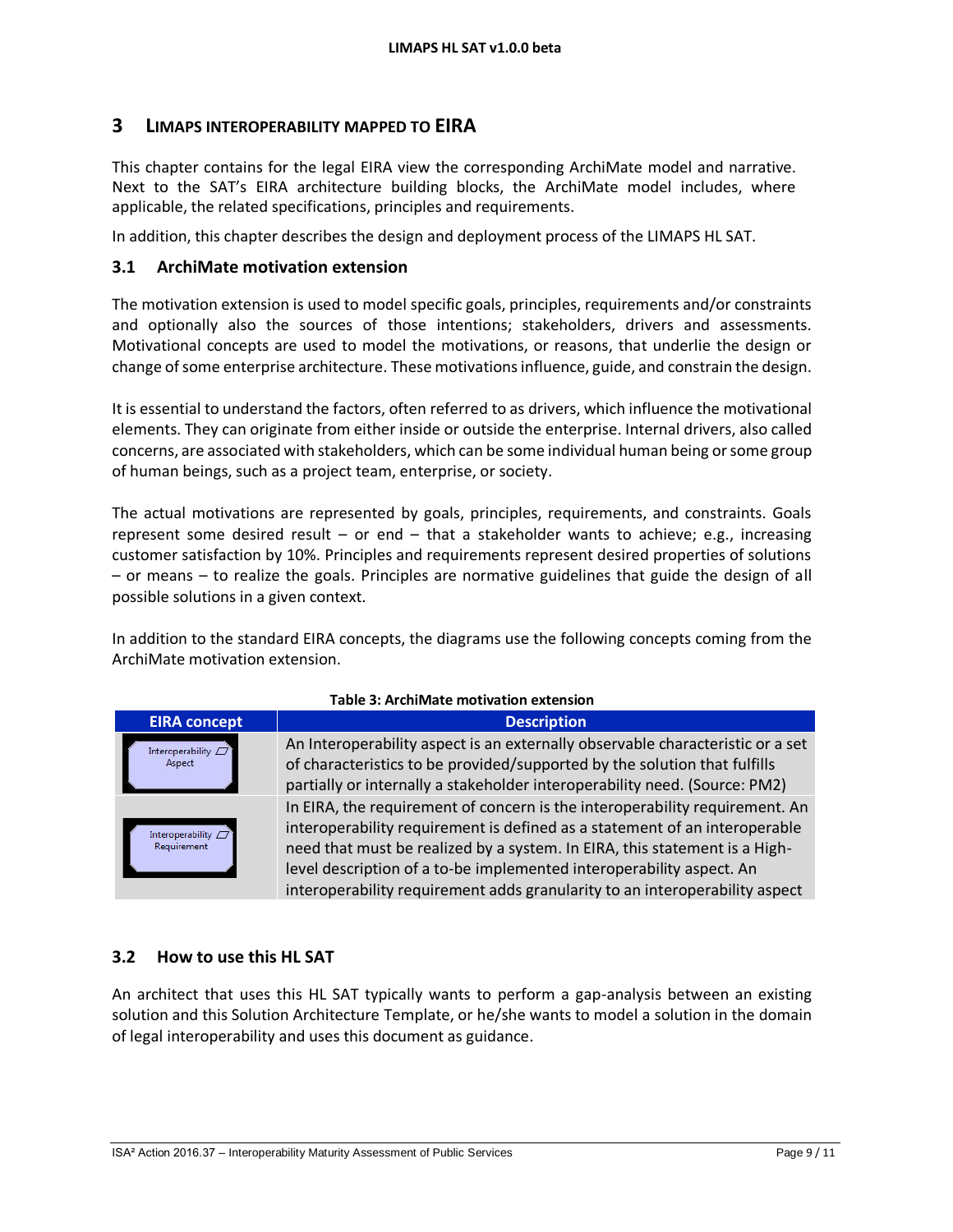# **3.2.1 Gap Analysis**

Using this HL SAT for gap analysis, the architect can map the building blocks of the solution to the ones in this SHL AT and identify which building blocks are missing. These building blocks can either indicate missing functionality or missing interoperability specifications.

# **3.2.2 Building a solution**

When building a solution, the architect is expected to use the five different EIRA© views and provide a solution in the form of Solution Building Blocks (SBBs) for the Architecture Building Blocks (ABBs) that are indicated. This is done by replacing the Architecture Building Block (ABB) with an annotated Solution Building Block. The existing Solution Building Blocks (SBB) in this SAT should not be removed and replaced, however, the acknowledgement of reusing these building blocks can be done by removing the ABBs which they specialise.

Interoperability Specifications (IoP specs) are added as specialisation of an Interoperability ABB, implemented in the form of an SBB and attached to an ABB as interoperability requirements. The final solution should only contain the implementation (the SBB) of the IoP Spec

The result will be a solution architecture that will contain only SBBs, all ABBs should have been removed (in the case this SAT already provides SBBs for this ABB) or replaced by SBBs (solutions that implement that ABB).



The SAT is a document describing the needed Architecture Building Blocks for a desired solution. This should not be taken as restrictive but as advisory. When an Architecture Building Block (ABB) is present for which there is no implementation foreseen in the form of a Solution Building Block (SBB), it is *strongly* recommended, but not mandatory, to take this ABB into consideration in the final solution.

### **3.3 Design and deployment process**

The EIRA legal view models the most salient ABBs building blocks that should be considered in order to support legal interoperability of information exchanges between administrations, businesses and citizens.

The following EIRA v4.0.0 ABBs from Legal Interoperability view have been identified:

- 1. Legal Interoperability Specification
- 2. Legislation on Data, Information and Knowledge Exchange
- 3. Shared Legal Framework

These different **Architecture Building Blocks (ABBs)** define the legal content and each of these can have any **Interoperability Specification** associated, of which the **Legal Interoperability Specification**  is a specialisation.